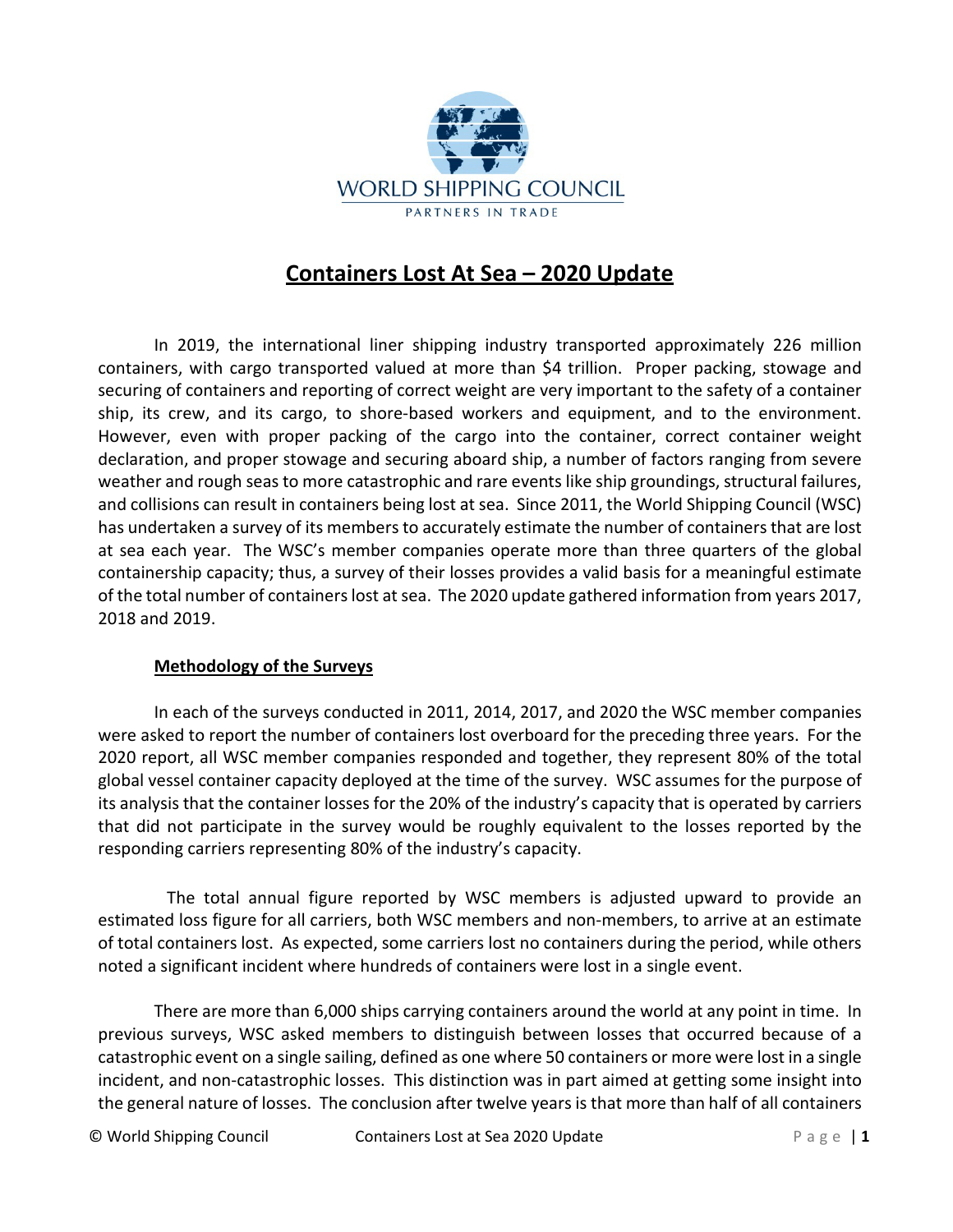lost at sea are attributable to the limited number of major incidents that have occurred during those years.

However, the industry recognizes that all containers lost at sea represent safety and environmental hazards regardless of how and when those containers were lost. Accordingly, the 2020 Update to the Containers Lost at Sea Survey no longer differentiates between catastrophic and noncatastrophic losses and includes only total containers lost at sea. It is this number that the industry seeks to reduce, and we continue to work with governments and other interested stakeholders to identify losses, their causes, and actionable solutions to reduce the losses in the future.



## **Analysis of the Twelve-Year Trends**

Upon review of the results of the twelve-year period (2008-2019) surveyed, the WSC estimates that there were on average a total of 1,382 containers lost at sea each year. With twelve years of data, it is particularly interesting to look at the trend of three-year averages, reported in each of the survey updates. In the first period (2008-2010), total losses averaged 675 per year and then quadrupled to an average of 2,683 per year in the next period (2011-2013). This was due in large part to the sinking of the *MOL Comfort* (2013) that resulted in a loss of 4,293 containers and further impacted by the grounding and loss of *M/V Rena* (2011) resulting in approximately 900 containers lost. Fortunately, there have not been such significant losses in a single incident reported since.

Nevertheless, the next period (2014-2016) was marked by another vessel sinking with the tragic total loss of the *SS El Faro* (2015) with the loss of 33 crew members and 517 containers. Even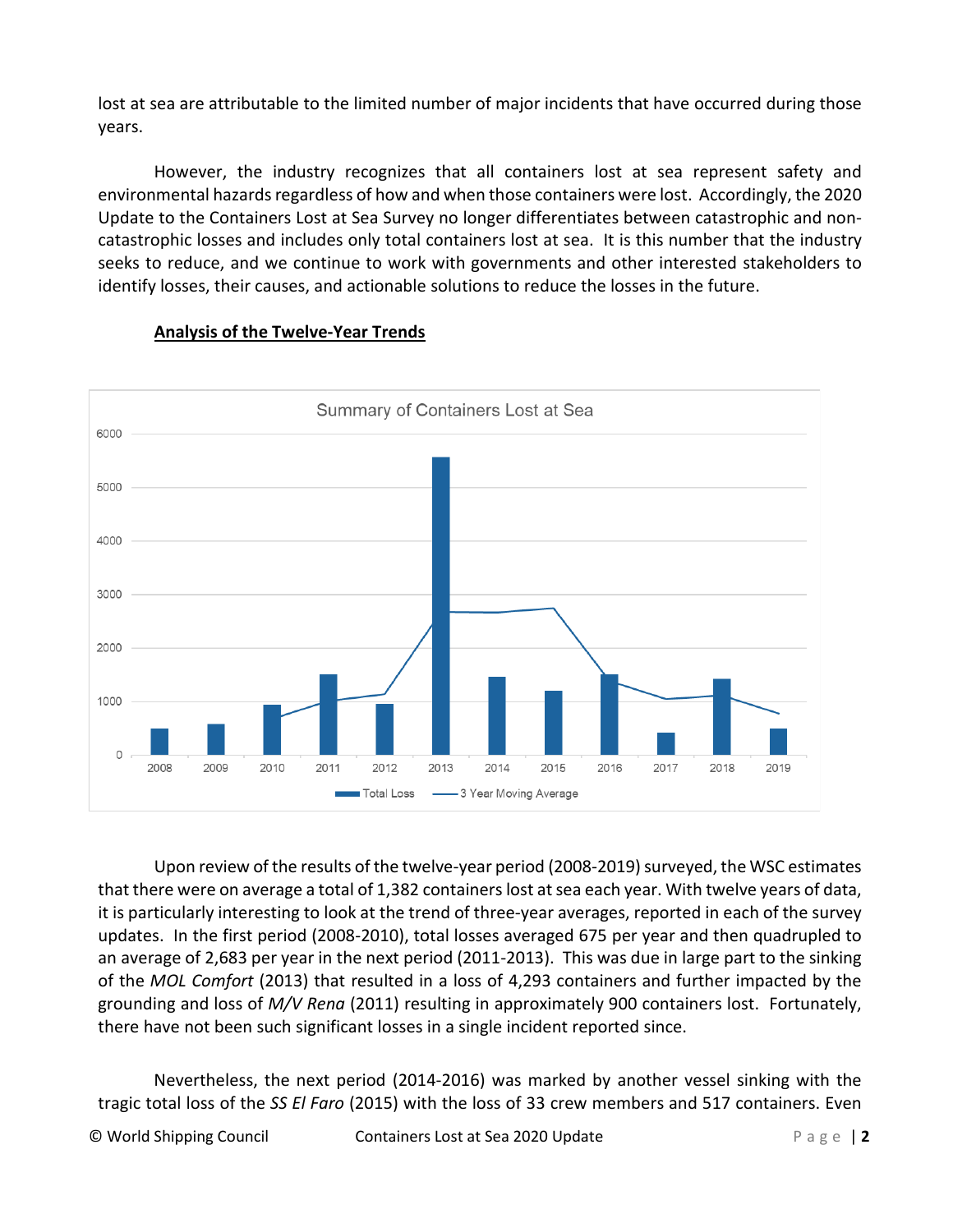with that, the three-year average annual loss for the period was 1,390, about half that of the previous period. The downward trend continued into the most recent period (2017-2019) when the 3-year average annual loss was almost halved again to 779. There were no individual losses as significant as those noted in the previous periods, which is a welcome development. However, 2018 and 2019 were marked with a few incidents that each lost more than 100 containers.

## **Active Safety Improvement Initiatives**

Containers lost overboard represent less than one thousandth of 1% of the roughly 226 million containers currently shipped each year. Nevertheless, the liner shipping industry remains committed to continuing to partner with governments and other stakeholders to enhance container safety in order to further reduce the number of containers lost at sea, including:

- **Amendments to the Safety of Life at Sea (SOLAS) Convention:** On July 1, 2016 changes to the Safety of Life at Sea (SOLAS) convention requiring verification of container weights before packed containers may be loaded aboard ships went into effect. This is an effort WSC advocated in support of for many years. The requirement makes container weight verification a legally binding condition for vessel loading. Mis-declared container weights have contributed to the loss of containers at sea, as well as to other safety and operational problems. For more information about this issue, visit: [http://www.worldshipping.org/industry](http://www.worldshipping.org/industry-issues/safety/cargo-weight)[issues/safety/cargo-weight](http://www.worldshipping.org/industry-issues/safety/cargo-weight)
- **Code of Practice for Packing of Cargo Transport Units (CTU Code):** The IMO, the International Labour Organization (ILO), and the United Nations Economic Commission for Europe (UNECE), with industry support, produced a code of practice for the packing of CTU, including containers, outlining specific procedures and techniques to improve safety, such as how to ensure correct distribution of the weight inside the container, proper positioning, blocking and bracing according to the type of cargo, and other safety considerations. The code was approved in late 2014, and work to revise it is scheduled to commence in the near future. For more information about this and other initiatives related to the improved safety of handling containers, visit: [http://www.worldshipping.org/industry-](http://www.worldshipping.org/industry-issues/safety/containers) [issues/safety/containers](http://www.worldshipping.org/industry-issues/safety/containers)
- **Revised ISO standards for container lashing equipment and corner castings:** In support of the IMO's efforts to enhance container safety, the International Organization for Standardization (ISO), with the industry's active participation, revised its standards regarding lashing equipment and corner castings and the new standards went into effect in 2015. Both standards are poised to be revised in the near future. For more information about this issue visit: [http://www.worldshipping.org/industry-](http://www.worldshipping.org/industry-issues/safety/containers) [issues/safety/containers](http://www.worldshipping.org/industry-issues/safety/containers)
- **Discrepancy in container stacking strength:** WSC, working together with other industry associations, proposed to the IMO's Sub-Committee on Carriage of Cargoes and Containers (CCC) 6 in September 2019 to align the Safe Container Convention (CSC)'s and ISO 1496-1 container stacking strength requirements, noting that the existing discrepancy might have significant safety implications, including collapsed container stacks and containers lost at sea. However, CCC 6 was not able to agree on specific steps but instead invited interested